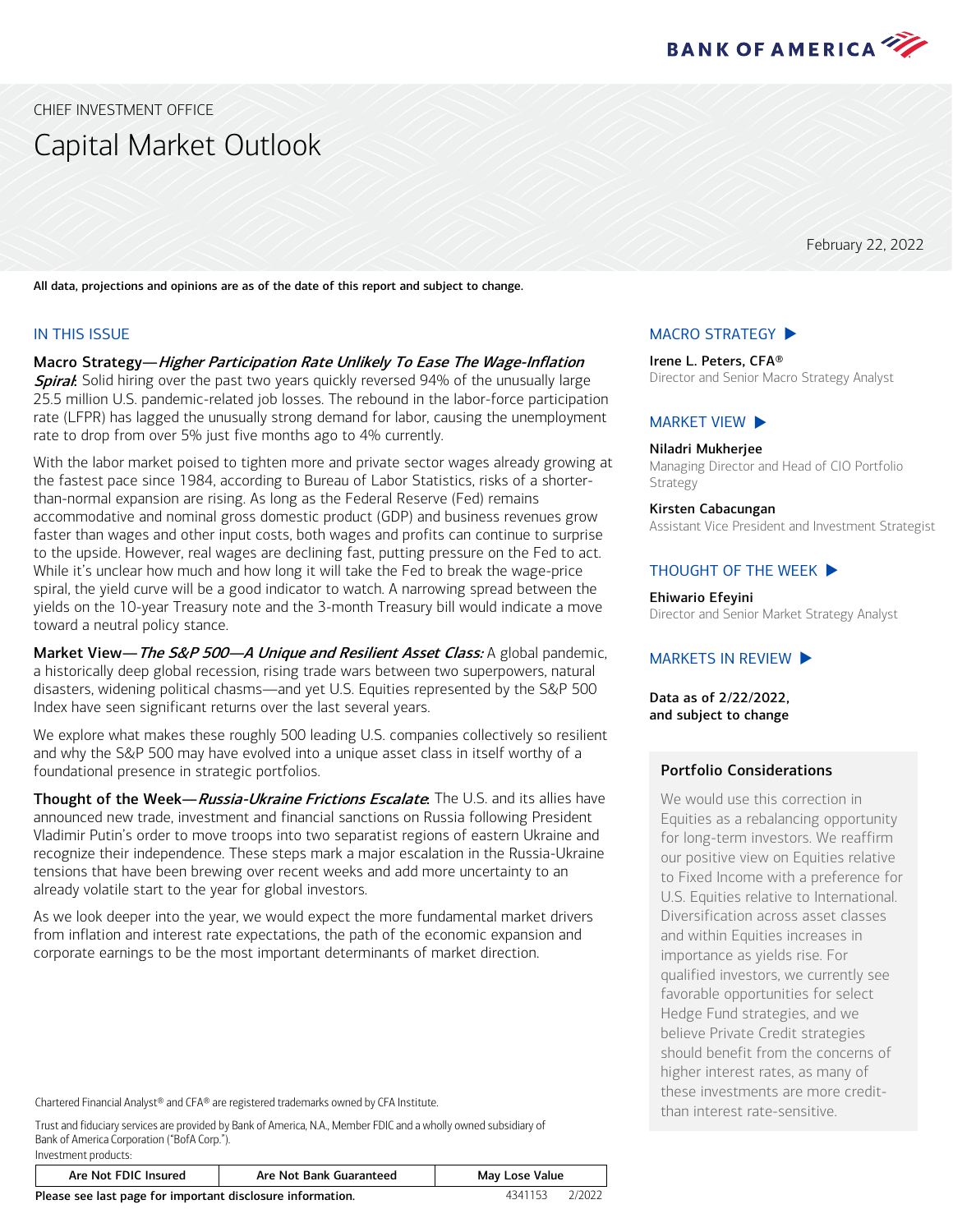#### <span id="page-1-0"></span>MACRO STRATEGY

# Higher Participation Rate Unlikely To Ease The Wage-Inflation Spiral

#### *Irene L. Peters, CFA®,* Director and Senior Macro Strategy Analyst

With the manufacturing cycle rolling over from extreme highs, the labor market tight, wages likely to keep accelerating, and the Fed nervous about inflation, there's growing uncertainty about the duration of the expansion, profits growth, and financial-market returns. As a result, credit spreads and equity market volatility have increased, and S&P 500 returns are falling more into line with slowing profits growth.

The surge in inflation to a 40-year high has broadly been attributed to supply chain bottlenecks and pandemic-related labor shortages. Still, as discussed in past reports, the underlying cause for the generalized inflation engulfing the economy has been the surge in money supply. In our view, as long as the Fed is slow to remove liquidity, and growth remains above potential, prices, including the price of labor, will continue to surprise to the upside, and the economy will also run into labor constraints earlier than in past cycles.

First, as the U.S. population aged, labor supply emerged as a constraint on growth even before the pandemic. Unemployment fell from 4.2% in late 2017 to 3.5% in January 2020, with unfilled job openings<sup>[1](#page-1-1)</sup> rising about 15% to 7.1 million (versus 11 million today). The quits rate was quite elevated too, with 3.5-million people quitting their jobs in December 2019<sup>1</sup> (versus 4.3 million today). What differs is Fed policy. Tight monetary policy and entrenched price stability precluded wage inflation from flaring up even as the labor market became very tight before the pandemic, while ultra-loose monetary and fiscal policy quickly spurred demand growth beyond potential supply growth even as the labor force contracted sharply during the health crisis, causing the fastest private sector wage growth in 40-years.<sup>[2](#page-1-2)</sup>

Indeed, just one year into the new cycle, businesses report historic cost pressures and difficulties dealing with the 50% increase in job openings from pre-pandemic levels. Wage gains are widespread, with 50% of National Federation of Independent Business (NFIB) survey participants raising compensation in January, by far the highest share since 1984. Although the highest percentage of small businesses since 1974 report the ability to raise prices for their products, small business sentiment as measured by the NFIB is at a one-year low and below its long-term average, with their biggest reported problems related to cost and quality of labor, followed by general inflation concerns. Workers are not happier despite strong labor demand and the fastest wage gains in decades. Dissatisfaction with the big drop in their purchasing power has increased sharply, based on the decade-low level of the University of Michigan consumer sentiment survey and extremely depressed buying conditions sentiment reported for February.

Inflation lags money supply growth by about two to three years. With money supply still running at a 13% pace and inflation pressures building in the pipeline (upside surprises in the latest Producer Price Index, import prices, and price components of manufacturing surveys), inflation is likely to keep exceeding expectations in coming quarters. Further wage acceleration is also likely, as strong business pricing power can accommodate workers' wage demands until the Fed tightens policy enough to hurt aggregate demand and break the wage-inflation spiral. Basically, as long as demand growth exceeds the economy's growth potential, an increase in the labor force is unlikely to moderate labor costs much, in our view, just as easing supply chain bottlenecks is unlikely to reduce inflation as much as many hope so long as money growth remains far above normal.

That said, with money losing value faster than anticipated and pandemic-related government support gone, labor supply will likely continue to strengthen as the health crisis resolves, helping to alleviate some of the current labor shortages. We estimate that even modestly higher participation rates in 2022 and 2023 would allow the creation of about 9 million more jobs by the end of 2023. While this would be quite welcome, labor force projections also suggest that this increase in employment will, in our view, reduce unemployment to a rockbottom 3% next year, creating early barriers to the expansion.

- <span id="page-1-1"></span><sup>1</sup> Job Openings and Labor Turnover Survey (JOLTS) report, December 2021.
- <span id="page-1-2"></span><sup>2</sup> Employment Cost Index, Bureau of Labor Statistics (BLS), January 2022.

#### Investment Implications

Risk aversion has increased with surging inflation and expectations for higher interest rates, and assets vulnerable to higher interest rates have suffered disproportionately. Investors should continue to consider focusing on assets that benefit from a high-inflation/rising interest-rate environment, including those in the Financial, Energy and Materials sectors. Strong U.S. nominal growth over the year ahead should continue to help fuel the three-stage rotation from bonds to Equities, U.S. to rest of the world stocks, and Growth to Value.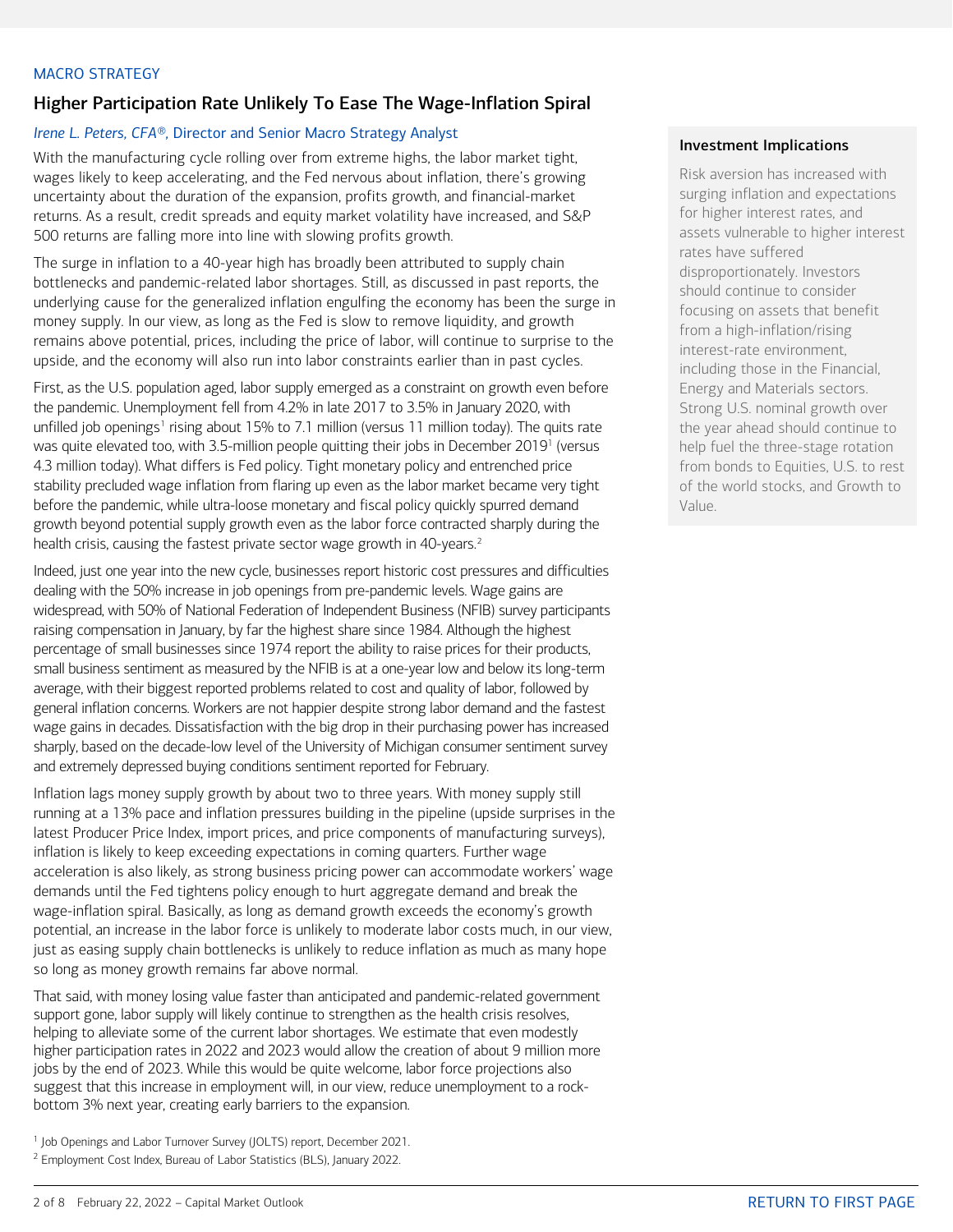Labor constraints are thus real and quite near. Even looking past the negative effects of the pandemic and the government stimulus on labor force participation rates, one way or another, Fed policy is too easy and must better align demand and supply, including for labor, to avoid a recession soon after the pandemic shock. The risk that either inflation or labor constraints cause this expansion to be shorter than in the past has increased.

Here are some details that add color to the labor-supply outlook:

- The unusually large 0.3-percentage-point January increase in the LFPR to 62.2% was due to population-mix updates based on the 2020 Census. A large downside adjustment to the share of population over 65 raised the weighted average of the LFPR. According to the BLS, the LFPR would have been unchanged for a third month absent these population adjustments, which makes sense given the Omicron shock wave. Thus, the January jump in participation rate doesn't reflect more interest in looking for a job than in December, just a slightly "younger" population mix.
- It remains to be seen how much the LFPR will increase cyclically after stagnating for the past three months; though, according to recent surveys, increased work flexibility and waning health risks may bring more of those 65+ into the labor market once the pandemic ends. The aging of the population is making it particularly important to boost participation rates for all age cohorts.
- The number of people working multiple jobs is down about 800,000, and the number of unincorporated self-employed is up by about 500,000. New business formation has also surged. No doubt, increased wealth has also kept many potential workers from joining the labor market over the past two years. Combined with the strongest economic growth since 1984, this has left businesses scrambling for labor.
- Aside from the 6.5 million unemployed looking for a job, there are about 6 million people currently not looking for but interested in a job. The end of the pandemic should bring some of these "fence-sitters" back into the labor market, which is why we believe strong employment growth is possible this year and next. A rising cost of living with government support gone and higher pay should also make many of the unemployed more willing to take a job.
- For example, the leisure and hospitality industry has suffered a disproportionate number of quits, with workers citing a desire for better and more predictable pay and work schedules, as well as opportunity for advancement as reasons for quitting. This industry typically has the highest labor turnover and lowest-paying jobs. With the industry still reeling from the pandemic and low-pay workers benefiting most from the government pandemic support relative to their labor incomes, it is not surprising that its payrolls remain most depressed (1.6 million below pre-pandemic levels). With pay rising most in low-wage jobs over the past year, willingness to take these jobs will likely increase.
- According to a Wall Street Journal, *Why Older Americans Are Fleeing the Workforce*, October 31, 2021 article, "research suggests that some early exits from the workforce in the pandemic were more pronounced among seniors with less education and lower incomes." Statistics also show that participation rates for those with less than a college degree have dropped much more than for those with higher education (who typically have much higher participation rates and greater opportunities for work flexibility). In our view, for reasons noted above, both categories are likely to see increased participation as the pandemic ends.
- Even if participation rates of the various age cohorts return to pre-pandemic highs, the weighted average LFPR would still not increase much from current levels, this year or next, and would fall short of the 2019 average because of the rise in the share of population 65+, which has a much lower participation rate than younger cohorts. Still, combined with population growth projections of about 0.8% per year, even if the LFPR averages around 62.4% in 2022 and 2023, as we expect, it would help boost the labor force by about 2.0% in 2022 and 1.3% 2023, a huge improvement compared to -1.7% in 2020 and just +0.3% in 2021. This would allow the economy to create about 9 million more jobs by the end of 2023 (around 375,000 per month), close to our estimates for employment growth based on economic conditions but not enough to prevent a significant further tightening of the labor market ahead, as the unemployment rate is poised to drop to the lowest level in a half century.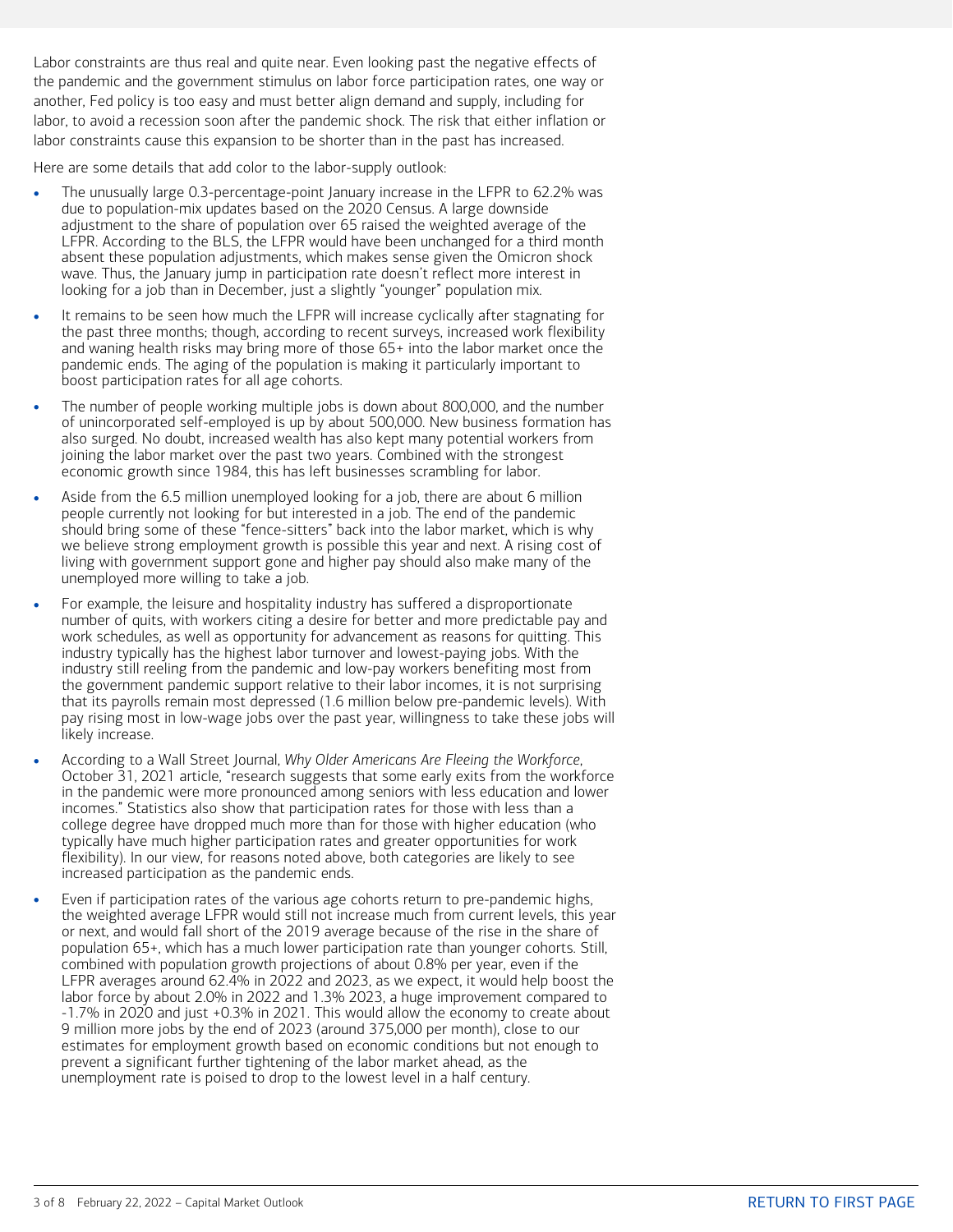# <span id="page-3-0"></span>The S&P 500—A Unique and Resilient Asset Class

# *Niladri Mukherjee,* Managing Director and Head of CIO Portfolio Strategy *Kirsten Cabacungan*, Assistant Vice President and Investment Strategist

A global pandemic, a historically deep global recession, rising trade wars between two superpowers, natural disasters, widening political chasms—and yet U.S. Equities represented by the S&P 500 Index are higher by 1[3](#page-3-1)3% over the last five years.<sup>3</sup> These returns are not only astonishing given the enormity of these global events but also impressive from a historical perspective. We explore what makes these roughly 500 leading U.S. companies collectively so resilient and why the S&P 500 may have evolved into a unique asset class in itself worthy of a foundational presence in strategic portfolios.

High Quality—The companies that comprise the S&P 500 are considered most representative of the key industries in the economy and tend to be Large-caps with relatively higher quality and stable businesses. Those qualities come through when comparing the S&P 500 to Small-caps or other international indexes. The index's operating margin at roughly 16% far outpaces the Russell 2000 at 6% and the MSCI EAFE at 12%. Return on Equity presents a similar difference, with the S&P 500 measuring 20% and the Russell 2000 6% and MSCI EAFE 12%.[4](#page-3-2)

Source of Yield—"There is no alternative" (TINA) has been a steadfast mantra used to describe the attractiveness of Equities post the financial crisis era characterized by ultra-low bond yields. With a current dividend yield at 1.4%, the S&P 500 offered better income than government securities like the German 10-year or the Japanese 10-year bond. While the yield on the 10-year U.S. Treasury is now hovering close to 2%, roughly 45% of S&P 500 dividend stocks still pay a higher yield.<sup>4</sup>

Access to Secular Growth—The U.S. is a global innovation juggernaut and home to leading technology firms in the world, many of which are included in the S&P 500. But while many of these mega-tech companies in the S&P 500 grant investors exposure to secular themes like the digitalization of the economy, technology adoption and innovation are not isolated to only those select few. In fact, S&P 500 companies overall are now 70% less labor intensive than they were in the 1980s, according to BofA Global Research, a sign that businesses captured in the S&P 500 have harnessed the power of technology and automation. Technological integration is expected to only grow from here. Investment in intellectual property represents roughly 40% of total nonresidential investment, up from 20% in the late 1980s and well above the share of investments in traditional structures representing only 19%.<sup>[5](#page-3-3)</sup>

**Source of Real Returns—The effect of inflation on Equities can vary depending on the level** of inflation and its volatility, and is specific to individual companies and industries. Over the long term, the S&P 500 has been a source of real returns for investors as companies have tended to become more productive and pass along higher costs to consumers. From 1950 to 2020, the S&P 500 tracked 11.5% in annualized total returns compared to annualized growth in consumer prices of 3.5%.<sup>[6](#page-3-4)</sup> Even during the Great Inflation decade from 1971 to 1980, consumer prices rose by a cumulative 117%, but the S&P 500's total return was higher at 125%.<sup>6</sup>

Foundation of Consistent Earnings-S&P 500 companies have proven their ability to create businesses that capture long-term structural changes in the economy, technology and consumer preferences. This has translated to a rising trend in corporate earnings, which is the foundation for long-term Equity gains—over the last 20 years, S&P 500 average annual earnings growth has

- <span id="page-3-1"></span><sup>3</sup> Bloomberg. Data reflects total returns from December 31, 2016 to December 31, 2021.
- <span id="page-3-2"></span><sup>4</sup> Bloomberg. Data as of February 16, 2022.
- <span id="page-3-3"></span><sup>5</sup> Haver Analytics. Data as of February 16, 2022.
- <span id="page-3-4"></span><sup>6</sup> Bloomberg. Data as of February 16, 2022.

## Investment Implications

It is expected that there will always be volatility with investing in Equities given changes in liquidity conditions, interest rate fluctuations, and the path of the business cycle. However, we believe that the S&P 500 group of companies is a resilient and unique asset class and should be considered as a core holding for long-term investors given its improving productivity, proven durability, higher quality and consistency of earnings growth.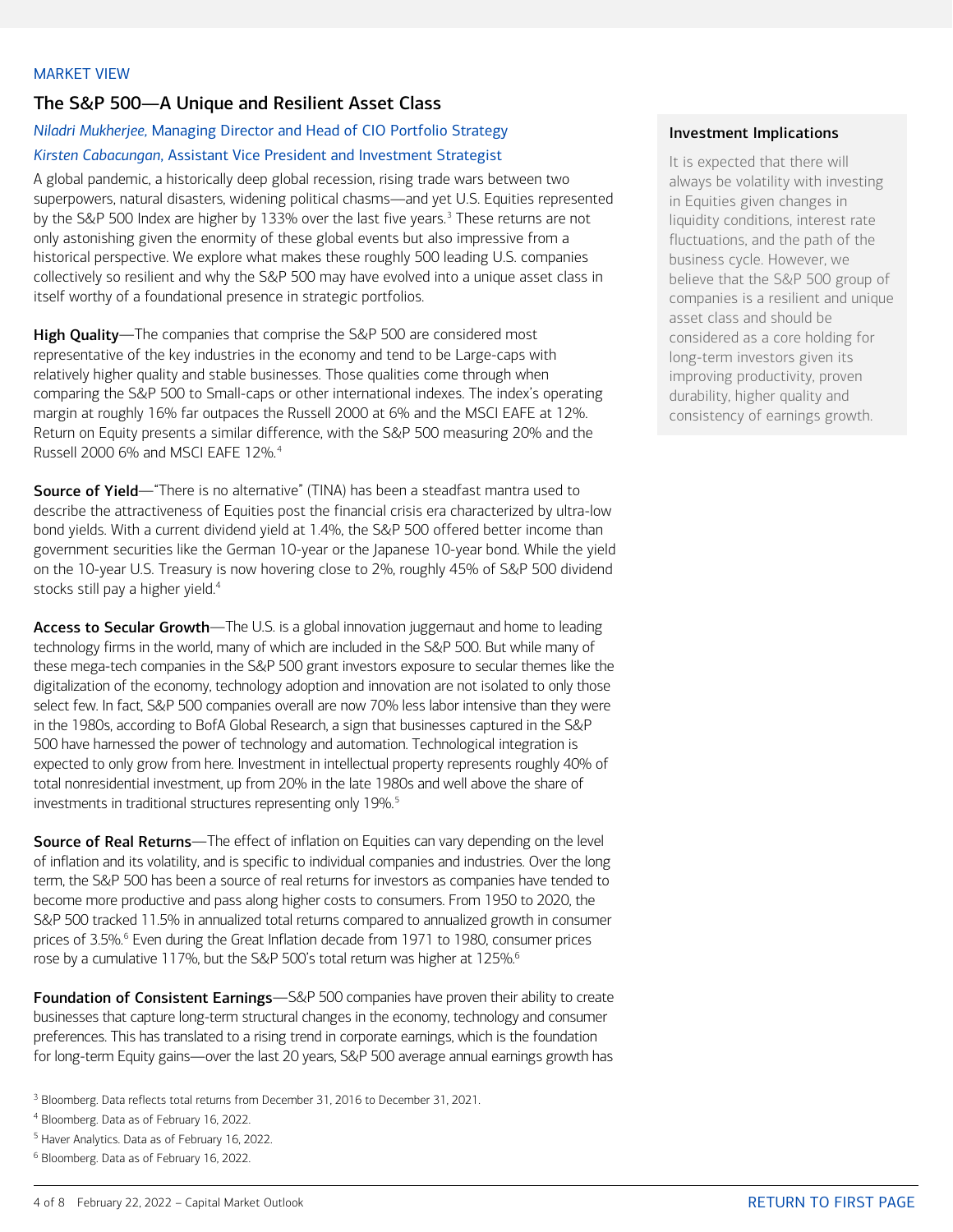been [7](#page-4-0).6%.<sup>7</sup> Moreover, unprofitable companies represent only 4% of S&P 500 companies, whereas non-earners comprise roughly 44% of the Russell 2000. [8](#page-4-1)

More Durable—Based on the events of the last few decades, it is clear that the S&P 500 has proven to be a more durable asset class compared to similar riskier investments. Looking at the last four recessions, the S&P 500 tended to perform better on average during the recession and 12 months after the start of the recession compared to its global peers and commodities (Exhibit 1).





Recession start and end dates are defined by the National Bureau of Economic Research. Past performance is no guarantee of future results. Source: Bloomberg. Data as of February 16, 2022.

Keeps Reinventing Itself-Creative destruction has transformed the S&P 500 over time. In 1969, industrial companies represented a third of the index. Today, only 72 firms are industrials, while the number of technology companies went from 16 to 76 during this time. Also, the average tenure of a company in the S&P 500 in the late 1970s used to be 30 to 35 years, according to Innosight's work on corporate longevity, which they forecast will shrink to 15 to 20 years this decade as innovation accelerates and declining business models are replaced by faster-growing hybrid digital businesses.

Powers the Economy—U.S. household net worth has never been as high as of Q3 2021.<sup>[9](#page-4-2)</sup> At \$144 trillion, it has far surpassed the pre-pandemic levels in Q4 2019 by roughly \$28 trillion, much in part due to significant gains in the stock market. Equity holdings as a percentage of household financial assets jumped to 40% in Q3, the highest level on record.[10](#page-4-3) Given that consumer activity accounts for 70% of GDP, strong U.S. household balance sheets bodes well for further strength in consumption and demand.

Policy Makers Tend to Support It—In recent times, there has been an implicit and explicit desire on the part of monetary authorities and lawmakers to support stock prices. The previous White House regularly pointed to the rising stock market as a gauge of the administration's performance, and the Fed famously backed off its stated plan to hike interest rates and shrink their balance sheet when U.S. Equities collapsed by 14% in Q4 of 2018.<sup>[11](#page-4-4)</sup> Arguably, policy makers' focus today is more on controlling inflation than on supporting the stock market, but given its importance toward wealth effects and consumer confidence, huge declines in Equities are unlikely to be tolerated for an extended period of time.

<span id="page-4-1"></span><sup>8</sup> Bloomberg; Strategas Research Partners. Data as of February 3, 2022.

<span id="page-4-3"></span><sup>10</sup> Federal Reserve Bank of St. Louis; Board of Governors of the Federal Reserve System. Data as of February 16, 2022.

<span id="page-4-4"></span><sup>11</sup> Bloomberg. Data reflects total returns from September 30, 2018 to December 31, 2018.

<span id="page-4-0"></span><sup>7</sup> FactSet. Data as of February 16, 2022.

<span id="page-4-2"></span><sup>&</sup>lt;sup>9</sup> Latest data available.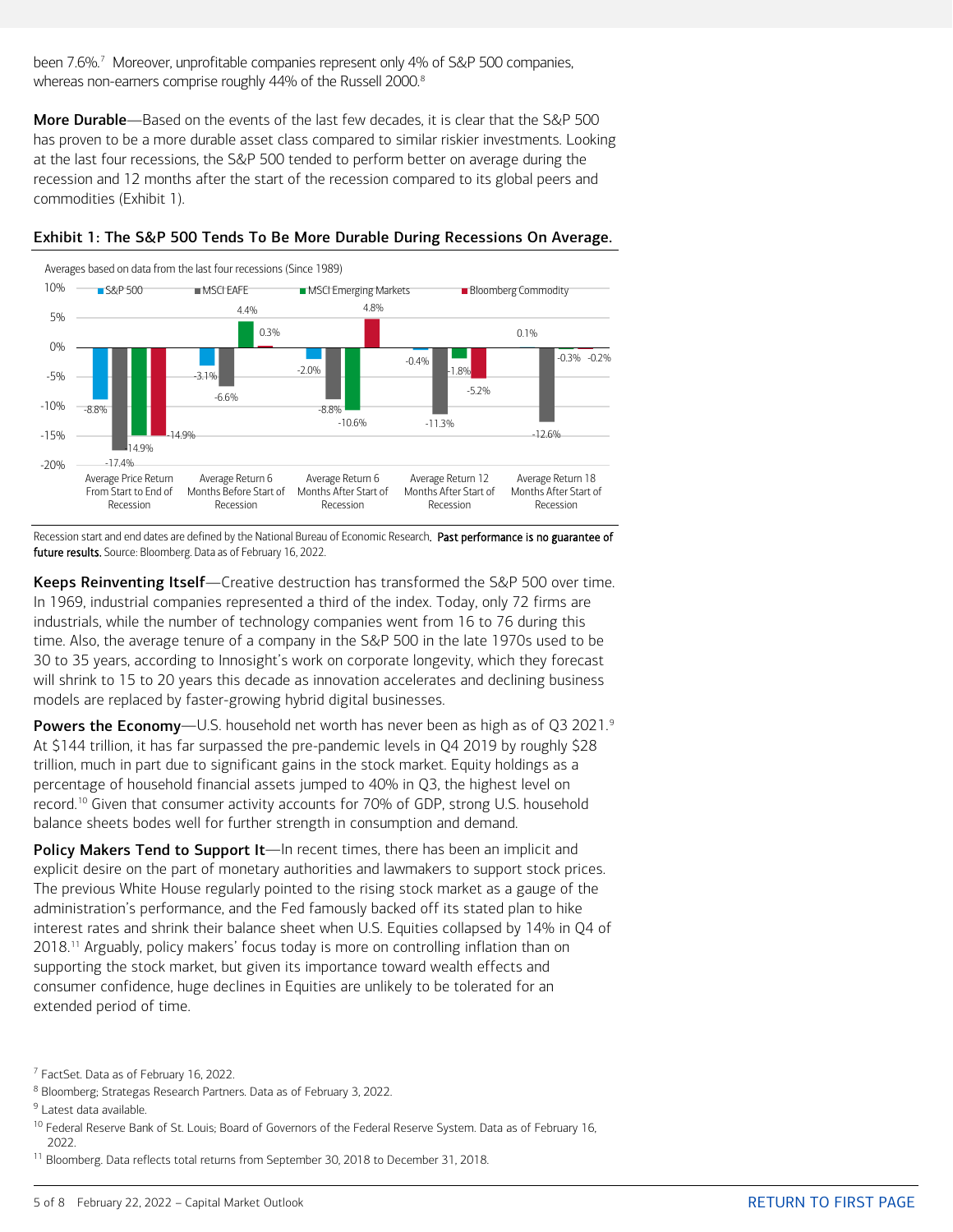#### <span id="page-5-0"></span>THOUGHT OF THE WEEK

# Russia-Ukraine Frictions Escalate

#### *Ehiwario Efeyini,* Director and Senior Market Strategy Analyst

The U.S. and its allies have announced new trade, investment and financial sanctions on Russia following President Vladimir Putin's order to move troops into two separatist regions of eastern Ukraine and recognize their independence. These steps mark a major escalation in the Russia-Ukraine tensions that have been brewing over recent weeks and add more uncertainty to an already volatile start to the year for global investors. Past experience from Russia's 2014 annexation of Crimea suggests that markets closest to the epicenter of the conflict are likely to see the most significant effect from this escalation, with little lasting impact on the rest of the world (Exhibit 2). Russian Equity and currency markets were the hardest hit eight years ago, but U.S., European and other emerging markets were higher over the 12 months following the start of Russia's military operations. However, we acknowledge the key differences in the current environment that could potentially broaden the near-term market implications this time around. High energy prices (particularly in the absence of a supply response from other major global producers) and Russia's deeper ties with China may act to reduce some of the West's leverage over President Putin. And against a backdrop of elevated inflation in the U.S. and Europe, the potential for any disruption to Russian energy supply could add greater uncertainty to the monetary policy outlook in the major developed markets.

#### Exhibit 2: Crimea Annexation Had Little Lasting Effect on Global Markets.

| Market reaction following 2/20/2014 start of Russia military operations against Crimea |          |          |          |           |  |  |  |
|----------------------------------------------------------------------------------------|----------|----------|----------|-----------|--|--|--|
|                                                                                        | week     | 3 months | 6 months | 12 months |  |  |  |
| <b>MSCI Russia Index</b>                                                               | $-1.5%$  | $-0.6%$  | $-4.5\%$ | $-30.1\%$ |  |  |  |
| Russian Ruble (RUB)/U.S. Dollar                                                        | $-1.0\%$ | 32%      | $-1.4\%$ | $-42.4\%$ |  |  |  |
| <b>MSCI EM Index</b>                                                                   | $-0.3%$  | 8.0%     | 13.1%    | 2.7%      |  |  |  |
| S&P 500                                                                                | 0.9%     | 3.1%     | 84%      | 14.7%     |  |  |  |
| EURO STOXX Index                                                                       | 0.7%     | $0.5\%$  | $-2.4\%$ | 11.7%     |  |  |  |

Initial (one-week) reaction from risk-off beneficiaries: U.S. dollar trade-weighted index vs. major currencies (+0.6%), Yen tradeweighted index (+0.1%), Gold (+1.5%). Performance would differ if a different time period was displayed. Shortterm performance shown to illustrate more recent trend. Performance during periods of exceptional market conditions should not be expected to be repeated in a normal market environment. Source: Bloomberg. Data as of February 18, 2022. Past performance is no guarantee of future results.

Outside Russia itself, European markets are potentially the most vulnerable through their energy exposure, with the European Union depending on Russia for more than one-third of its natural gas consumption. Any prospective shock to Russian energy supply would only compound the underlying rise in local energy prices, undercutting profitability for the corporate sector and discretionary incomes for households, particularly in major importer markets such as the Baltic states, central and Eastern Europe, Germany and Italy. U.S. markets should also experience further near-term volatility until the outcome of the current standoff becomes clearer, but in our view should remain more insulated than their European counterparts. The Defense sector and risk-off beneficiaries such as the U.S. dollar could also see gains in the near-term. But as we look deeper into the year, we would expect the more fundamental market drivers from inflation and interest rate expectations, the path of the economic expansion and corporate earnings to be the most important determinants of market direction. Despite the current geopolitical uncertainties, we therefore maintain our tactical overweight in global Equities relative to Fixed Income, with a continuing preference for U.S. over international markets.

#### Investment Implications

The latest escalation in Russia-Ukraine frictions adds more uncertainty to an already volatile market. Past experience suggests that geopolitical events of this type have limited lasting effect on global markets, but the potential implications for energy prices and inflation could amplify the effect in the current environment. We maintain our overweight to global Equities, but are nonetheless prepared for more near-term volatility particularly in Russian and European markets that are most exposed to the current tensions.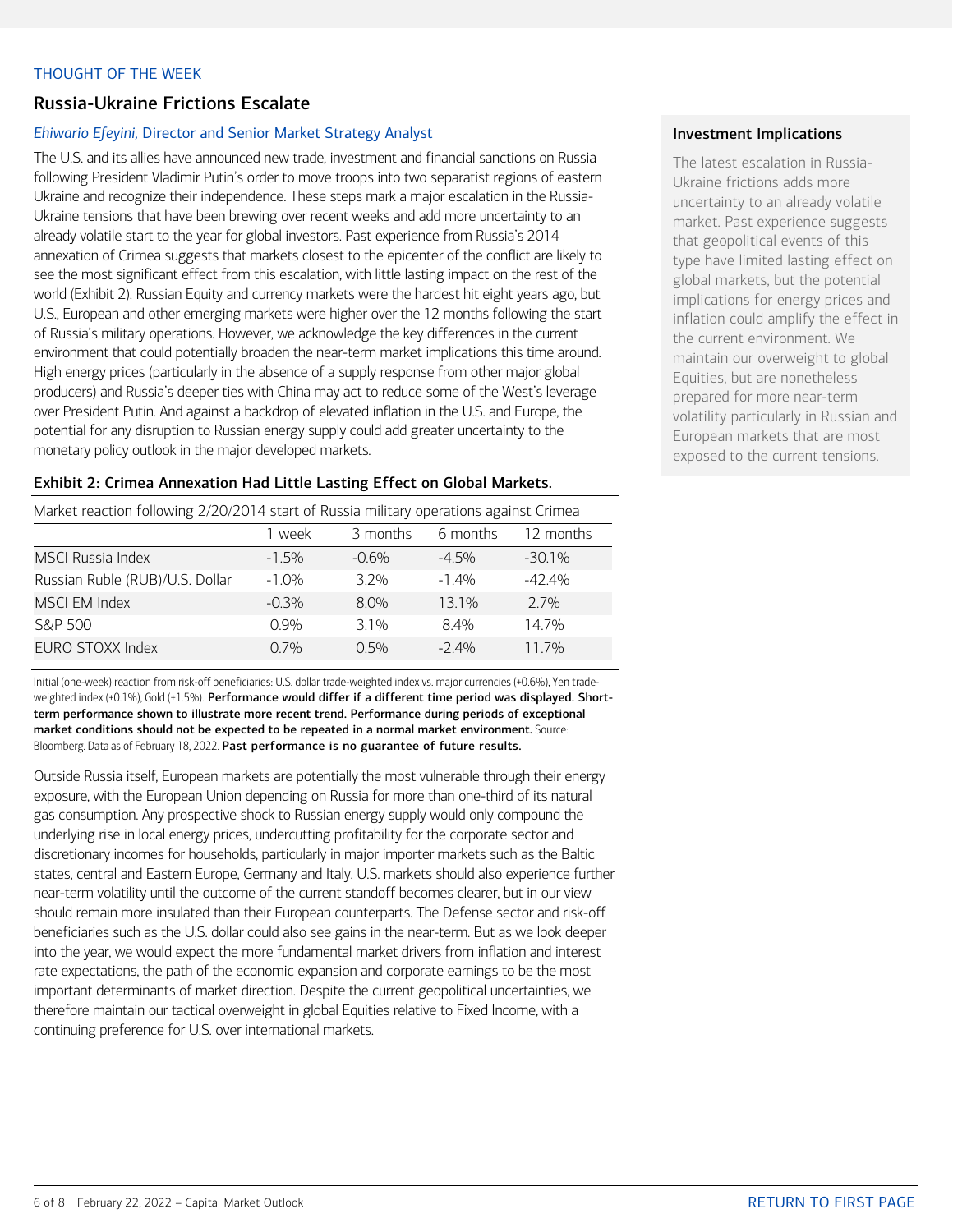#### <span id="page-6-0"></span>MARKETS IN REVIEW

#### **Equities**

|                              | Total Return in USD (%) |        |            |         |  |  |
|------------------------------|-------------------------|--------|------------|---------|--|--|
|                              | Current                 | WTD    | <b>MTD</b> | YTD     |  |  |
| DJIA                         | 34,079.18               | $-1.8$ | $-2.8$     | $-6.0$  |  |  |
| <b>NASDAO</b>                | 13,548.07               | $-1.7$ | $-4.8$     | $-13.3$ |  |  |
| S&P 500                      | 4.348.87                | $-1.5$ | $-3.6$     | $-8.6$  |  |  |
| S&P 400 Mid Cap              | 2.632.49                | $-0.5$ | 0.0        | $-7.2$  |  |  |
| Russell 2000                 | 2,009.33                | $-1.0$ | $-0.9$     | $-10.4$ |  |  |
| <b>MSCI World</b>            | 2,983.59                | $-1.8$ | $-2.4$     | $-7.6$  |  |  |
| <b>MSCI EAFE</b>             | 2.235.92                | $-1.9$ | 07         | $-4.2$  |  |  |
| <b>MSCI Emerging Markets</b> | 1.231.77                | $-0.7$ | 2.0        | 0.1     |  |  |

#### Fixed Income†

|                              | Total Return in USD (%) |            |            |         |  |
|------------------------------|-------------------------|------------|------------|---------|--|
|                              | Current                 | <b>WTD</b> | <b>MTD</b> | YTD     |  |
| Corporate & Government       | 2.32                    | $-0.29$    | $-1.62$    | $-4.02$ |  |
| Agencies                     | 1.80                    | 0.03       | $-0.89$    | $-2.12$ |  |
| Municipals                   | 1.91                    | $-0.18$    | $-0.61$    | $-3.33$ |  |
| U.S. Investment Grade Credit | 2.38                    | $-0.24$    | $-1.56$    | $-3.68$ |  |
| International                | 3.11                    | $-0.88$    | $-242$     | $-5.71$ |  |
| High Yield                   | 5.74                    | $-0.25$    | $-1.58$    | $-4.27$ |  |
| 90 Day Yield                 | 0.32                    | 0.34       | 018        | 0.03    |  |
| 2 Year Yield                 | 1.47                    | 1.50       | 1.18       | 0.73    |  |
| 10 Year Yield                | 1.93                    | 1.94       | 1.78       | 1.51    |  |
| 30 Year Yield                | 2.24                    | 2.24       | 211        | 1.90    |  |

### Commodities & Currencies

|                                   |                         | Total Return in USD (%) |            |            |          |  |  |
|-----------------------------------|-------------------------|-------------------------|------------|------------|----------|--|--|
| Commodities                       |                         | Current                 | <b>WTD</b> | <b>MTD</b> | YTD      |  |  |
| <b>Bloomberg Commodity</b>        |                         | 238.48                  | 1.6        | 3.5        | 12.6     |  |  |
| WTI Crude \$/Barrel <sup>++</sup> |                         | 91.07                   | $-2.2$     | 3.3        | 21.1     |  |  |
| Gold Spot \$/Ounce <sup>tt</sup>  |                         | 1898.43                 | 21         | 5.6        | 3.8      |  |  |
|                                   | Total Return in USD (%) |                         |            |            |          |  |  |
|                                   |                         | Prior                   | Prior      |            | 2020     |  |  |
| Currencies                        | Current                 | Week Fnd                | Month Fnd  |            | Year Fnd |  |  |
| EUR/USD                           | 1.13                    | 1.14                    | 1 1 2      |            | 1.14     |  |  |
| USD/IPY                           | 115.01                  | 115.42                  | 115.11     |            | 115.08   |  |  |

USD/CNH 6.32 6.37 6.37 6.36

### S&P Sector Returns



Sources: Bloomberg, Factset. Total Returns from the period of 2/14/2022 to 2/18/2022. † Bloomberg Barclays Indices. ††Spot price returns. All data as of the 2/18/2022 close. Data would differ if a different time period was displayed. Short term performance shown to illustrate more recent trend. Past performance is no guarantee of future results.

## Economic Forecasts (as of 2/18/2022)

|                                    | 2021A  | 01 2022F | O <sub>2</sub> 2022E     | O3 2022E                 | 04 2022E | 2022F |
|------------------------------------|--------|----------|--------------------------|--------------------------|----------|-------|
| Real global GDP (% y/y annualized) | $6.0*$ |          | $\overline{\phantom{0}}$ | $\overline{\phantom{a}}$ | $\sim$   | 4.3   |
| Real U.S. GDP (% q/q annualized)   | 5.7    | 1.0      | 5.0                      | 3.0                      | 2.0      | 3.6   |
| CPI inflation $(\% \gamma/\gamma)$ | 4.7    |          | 6.9                      | 6.0                      | 4.7      | 6.3   |
| Core CPI inflation (% y/y)         | 3.6    | 6.3      | 5.5                      | 5.0                      | 4.3      | 5.3   |
| Unemployment rate (%)              | 5.4    | 3.8      | 3.5                      | 33                       | 32       | 3.5   |
| Fed funds rate, end period (%)     | 0.07   | 0.38     | 0.88                     | 138                      | 1.88     |       |

The forecasts in the table above are the base line view from BofA Global Research. The Global Wealth & Investment Management (GWIM) Investment Strategy Committee (ISC) may make adjustments to this view over the course of the year and can express upside/downside to these forecasts. Historical data is sourced from Bloomberg, FactSet, and Haver Analytics. Past performance is no guarantee of future results. There can be no assurance that the forecasts will be achieved. Economic or financial forecasts are inherently limited and should not be relied on as indicators of future investment performance.

#### $A =$  Actual.  $E/* =$  Estimate.

Sources: BofA Global Research; GWIM ISC as of February 18, 2022. BofA Global Research is research produced by BofA Securities, Inc. ("BofAS") and/or one or more of its affiliates. BofAS is a registered broker-dealer, Member SIPC, and wholly owned subsidiary of Bank of America Corporation.

#### Asset Class Weightings (as of 2/1/2022 CIO Equity Sector Views

|                                     | CIO View            |                         |           |                                      |                            | CIO View                       |              |           |   |   |
|-------------------------------------|---------------------|-------------------------|-----------|--------------------------------------|----------------------------|--------------------------------|--------------|-----------|---|---|
| <b>Asset Class</b>                  | Underweight Neutral |                         |           | Overweight                           | Sector                     | Underweight Neutral Overweight |              |           |   |   |
| Equities                            | $\bullet$           | $\bullet$               | $\bullet$ | O<br>$\bullet$                       | Energy                     | $\bullet$                      |              |           |   |   |
| U.S. Large Cap                      | $\bullet$           | $\bullet$               | $\bullet$ | ∩<br>$\bullet$                       | <b>Financials</b>          | $\bullet$                      | $\bullet$    | ۰         |   | ۵ |
| U.S. Mid Cap                        | ۰                   | ۰                       | ۰         | Ω<br>٥                               | Industrials                | ۰                              | $\bullet$    | $\bullet$ |   | ۰ |
| U.S. Small Cap                      | ۰                   | ۰                       | ۰         | ∩<br>٠                               | <b>Materials</b>           | ò                              | ö            | $\bullet$ |   |   |
| International Developed             | ۰                   | ۰                       | Ο         | $\bullet$                            |                            |                                |              |           |   |   |
| <b>Emerging Markets</b>             | ۰                   | $\qquad \qquad \bullet$ | O         | $\bullet$                            | Information<br>Technology  | ó                              | $\bullet$    | ۵         |   |   |
| Fixed Income                        | $\bullet$           | Ο                       | $\bullet$ | $\bullet$<br>$\qquad \qquad \bullet$ | Consumer                   |                                |              |           |   |   |
| U.S. Investment Grade<br>Taxable    | ó                   | ∩                       | ó         | ٠                                    | Discretionary              | $\bullet$                      | $\bullet$    | Ω         | ۰ |   |
|                                     |                     |                         |           |                                      | Real Estate                | ۰                              | ۰            | O         | ۰ | ۵ |
| International                       |                     | ó                       | ۵         | ó<br>۵                               | Healthcare                 | $\bullet$                      | ö            |           | ۰ |   |
| Global High Yield Taxable           | $\bullet$           |                         | $\bullet$ | $\bullet$                            | Communication              |                                |              |           |   |   |
| U.S. Investment Grade<br>Tax Exempt |                     |                         |           | ó                                    | Services                   | $\bullet$                      |              | ó         |   |   |
| U.S. High Yield Tax Exempt          | $\bullet$           | O                       | $\bullet$ | $\bullet$<br>٠                       | Consumer<br><b>Staples</b> |                                | $\triangleq$ | ó         | ۵ |   |
| Alternative Investments*            |                     |                         |           |                                      | <b>Utilities</b>           |                                | $\triangleq$ |           |   | ۰ |
| Hedge Funds                         |                     |                         |           |                                      |                            |                                |              |           |   |   |
| Private Equity                      |                     |                         |           |                                      |                            |                                |              |           |   |   |
| Real Estate                         |                     |                         |           |                                      |                            |                                |              |           |   |   |
| Tangible Assets /<br>Commodities    |                     |                         |           |                                      |                            |                                |              |           |   |   |
| Cash                                |                     |                         |           |                                      |                            |                                |              |           |   |   |

\*Many products that pursue Alternative Investment strategies, specifically Private Equity and Hedge Funds, are available only to qualified investors. CIO asset class views are relative to the CIO Strategic Asset Allocation (SAA) of a multi-asset portfolio. Source: Chief Investment Office as of February 1, 2022. All sector and asset allocation recommendations must be considered in the context of an individual investor's goals, time horizon, liquidity needs and risk tolerance. Not all recommendations will be in the best interest of all investors.